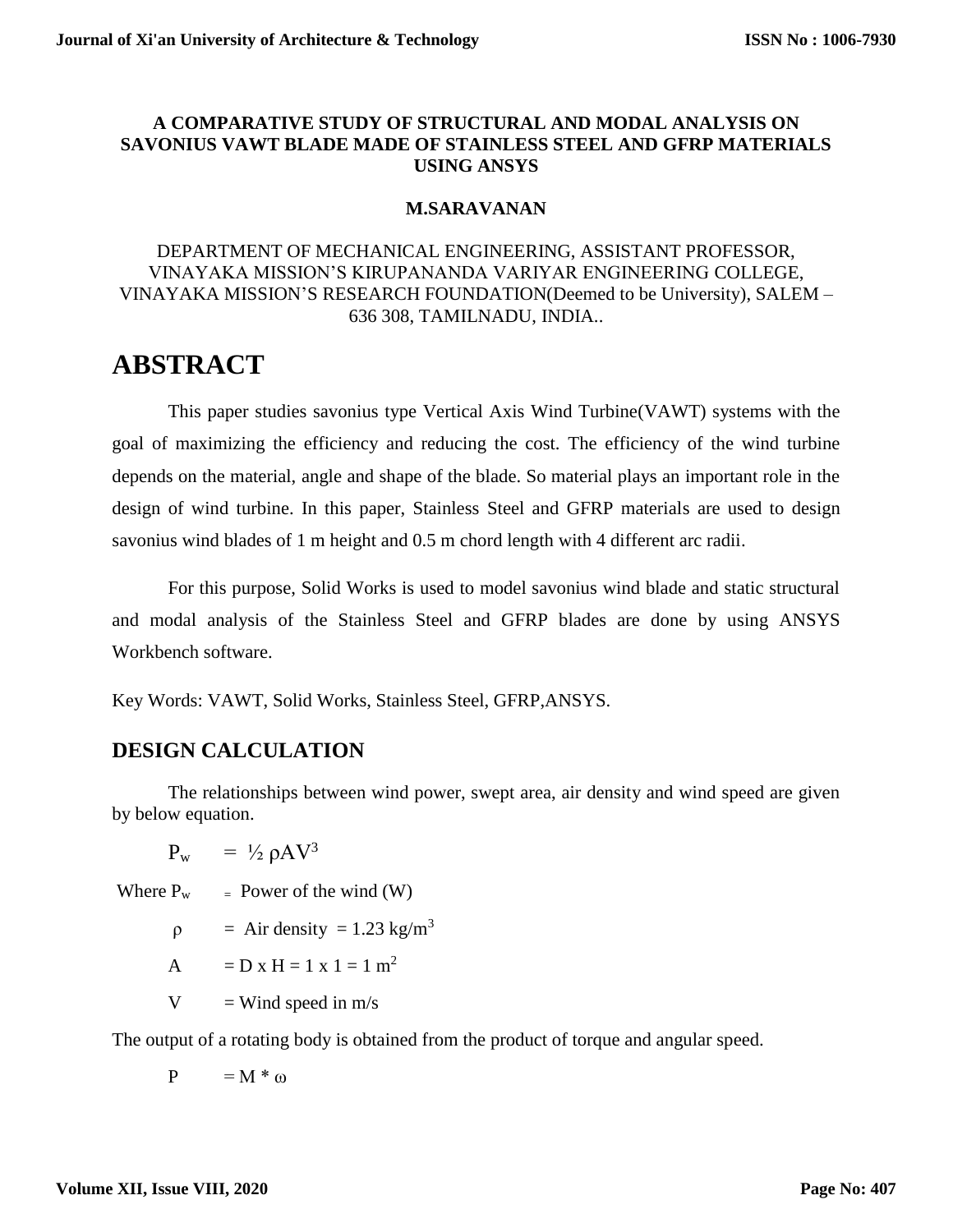$$
P = Output in N-m/s (1 N.m/s = 1 W)
$$

 $M = T$ orque in N-m

ω = Angular speed / s =  $2πn/60$ 

According to Betz's law, the maximum power that is possible to extract from a rotor is

P max =  $16/27 * 1/2 * p * A * v<sup>3</sup>$ 

**Table 1 Power and Torque of the proposed wind turbine for various wind speeds**

| SL.<br>NO      | <b>WIND</b><br><b>SPEED</b><br>(m/s) | <b>ANGULAR</b><br><b>SPEED</b><br>(rad/sec) | <b>ROTATIONAL</b><br><b>SPEED</b><br>(RPM) | $P_{\text{max}}$<br>(Watts) | <b>Torque</b><br>$(N-M)$ |
|----------------|--------------------------------------|---------------------------------------------|--------------------------------------------|-----------------------------|--------------------------|
|                | 5                                    | 10                                          | 96                                         | 45.36                       | 4.54                     |
| $\overline{2}$ | 6                                    | 12                                          | 115                                        | 78.38                       | 6.53                     |
| 3              | $\tau$                               | 14                                          | 134                                        | 124.46                      | 8.89                     |
| $\overline{4}$ | 8                                    | 16                                          | 153                                        | 185.78                      | 11.61                    |
| 5              | 9                                    | 18                                          | 172                                        | 264.52                      | 14.70                    |
| 6              | 10                                   | 20                                          | 191                                        | 362.85                      | 18.14                    |
| 7              | 11                                   | 22                                          | 210                                        | 482.95                      | 21.95                    |
| 8              | 12                                   | 24                                          | 229                                        | 627.00                      | 26.13                    |
| 9              | 13                                   | 26                                          | 248                                        | 797.18                      | 30.66                    |
| 10             | 14                                   | 28                                          | 267                                        | 995.66                      | 35.56                    |
| 11             | 15                                   | 30                                          | 287                                        | 1224.62                     | 40.82                    |

#### **DESIGN OF SAVONIUS BLADE WITH FOUR DIFFERENT SHAPES**



**Fig.1 : Different shapes of Wind blades**

Dimension : Height : 1000 mm, Rotor Diameter : 1000 mm, Thickness : 3 mm

Each Blade has same chord length of 500 mm with different arc radius.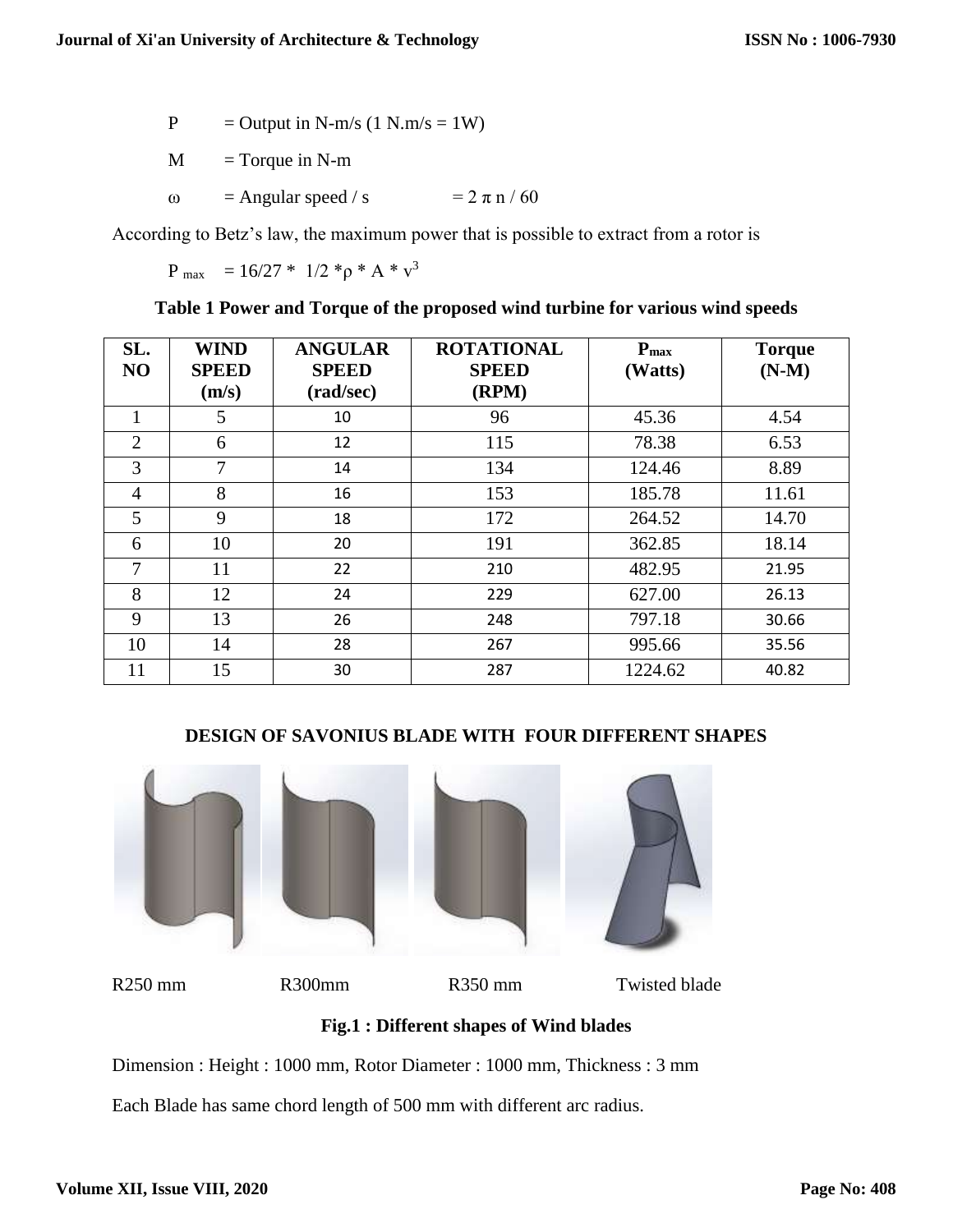#### **STATIC STRUCTURAL ANALYSIS OF WIND BLADE**

All the four different shapes of stainless steel blades and GFRP blades are analyzed with different loads of 500N, 1000N, 1500N and 2000N. The results are tabulated and the comparisons of the results are plotted.



**Fig.2 : Stress, Strain and Total Deformation for R250 mm and R300 mm in 500N for Steel**



**Fig.3: Stress, Strain & Deformation for R350mm & Twisted with R250mm in 500N for Steel**



**Fig.4 :Stress, Strain and Deformation for R250 mm and R300 mm in 1000N loads for Steel**



**Fig.5 :Stress, Strain & Deformation for R350 mm & Twisted with R250 mm in 1000N for Steel**



**Fig.6 : Stress, Strain and Total Deformation for R250 mm and R300 mm in 1500N loads for Steel**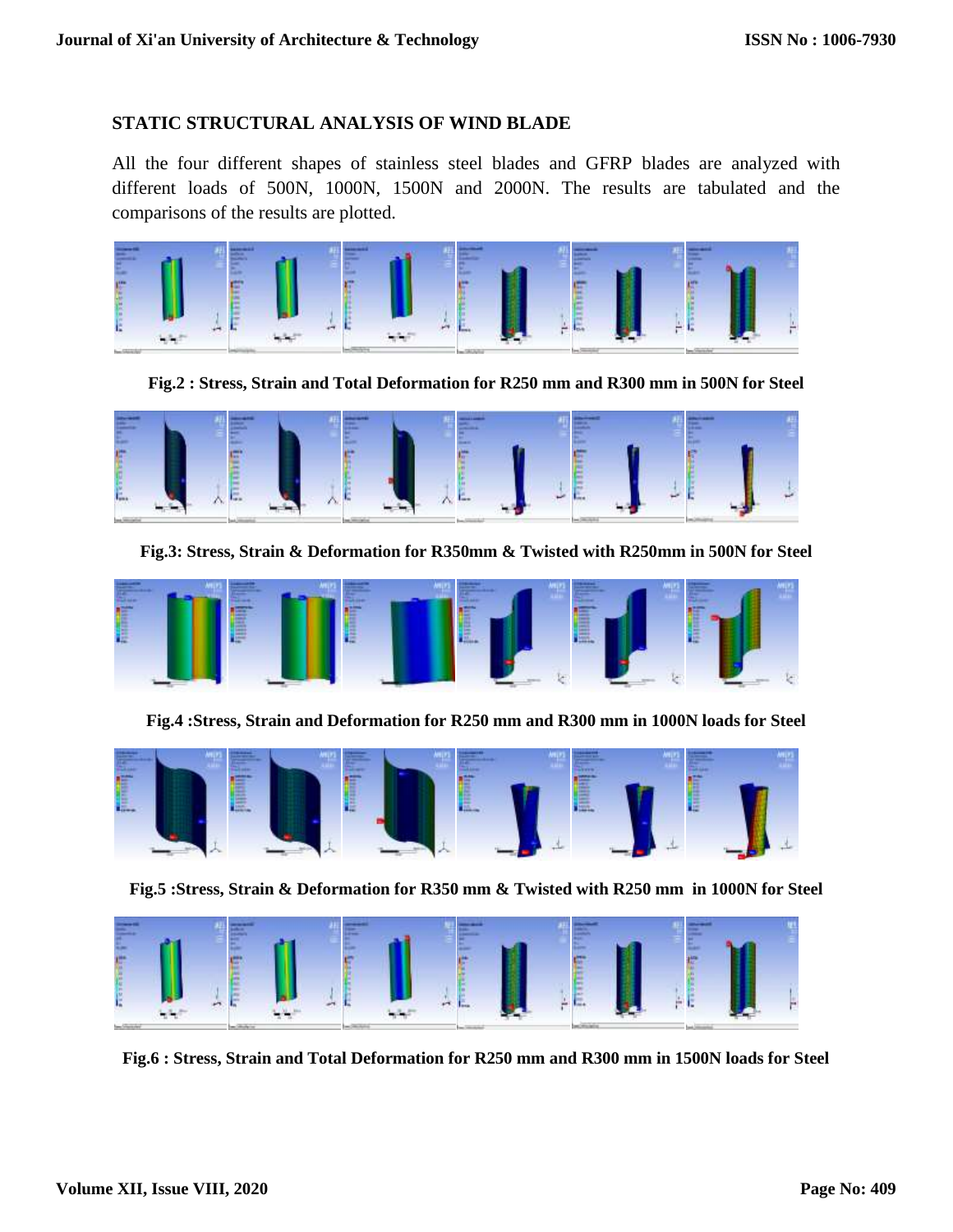

**Fig.7: Stress, Strain &Total Deformation for R350mm & Twisted with R250 mm in 1500N for Steel**



**Fig.8 : Stress, Strain and Total Deformation for R250 mm and R300 mm in 2000N loads for Steel**



**Fig.9: Stress, Strain & Deformation for R350mm & Twisted with R250mm in 2000N for Steel**



**Fig.10 : Stress, Strain and Total Deformation for R250 mm and R300 mm in 500N loads for GFRP**



**Fig.11 : Stress, Strain & Deformation for R350 mm & Twisted with R250 mm in 500N for GFRP** 



**Fig.12 : Stress, Strain and Total Deformation for R250 mm and R300 mm in 1000N loads for GFRP**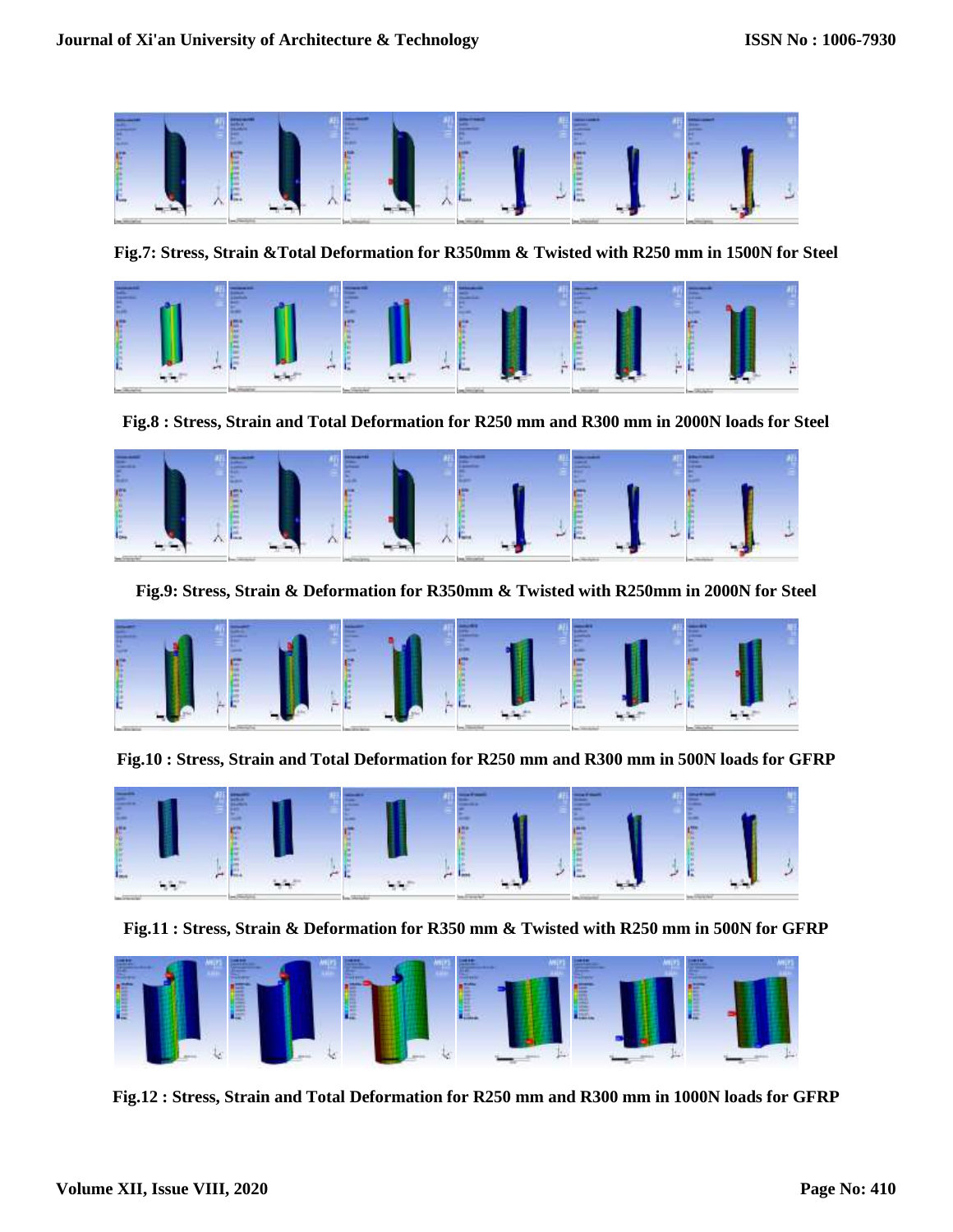

**Fig.13: Stress, Strain & Deformation for R350 mm & Twisted with R250 mm in 1000N for GFRP** 



**Fig.14 : Stress, Strain and Total Deformation for R250 mm and R300 mm in 1500N loads for GFRP**



**Fig.15: Stress, Strain & Deformation for R350mm & Twisted with R250mm in 1500N for GFRP**



**Fig.16 : Stress, Strain and Total Deformation for R250 mm and R300 mm in 2000N loads for GFRP**



**Fig.17: Stress, Strain & Deformation for R350 mm and Twisted with R250 mm in 2000N for GFRP**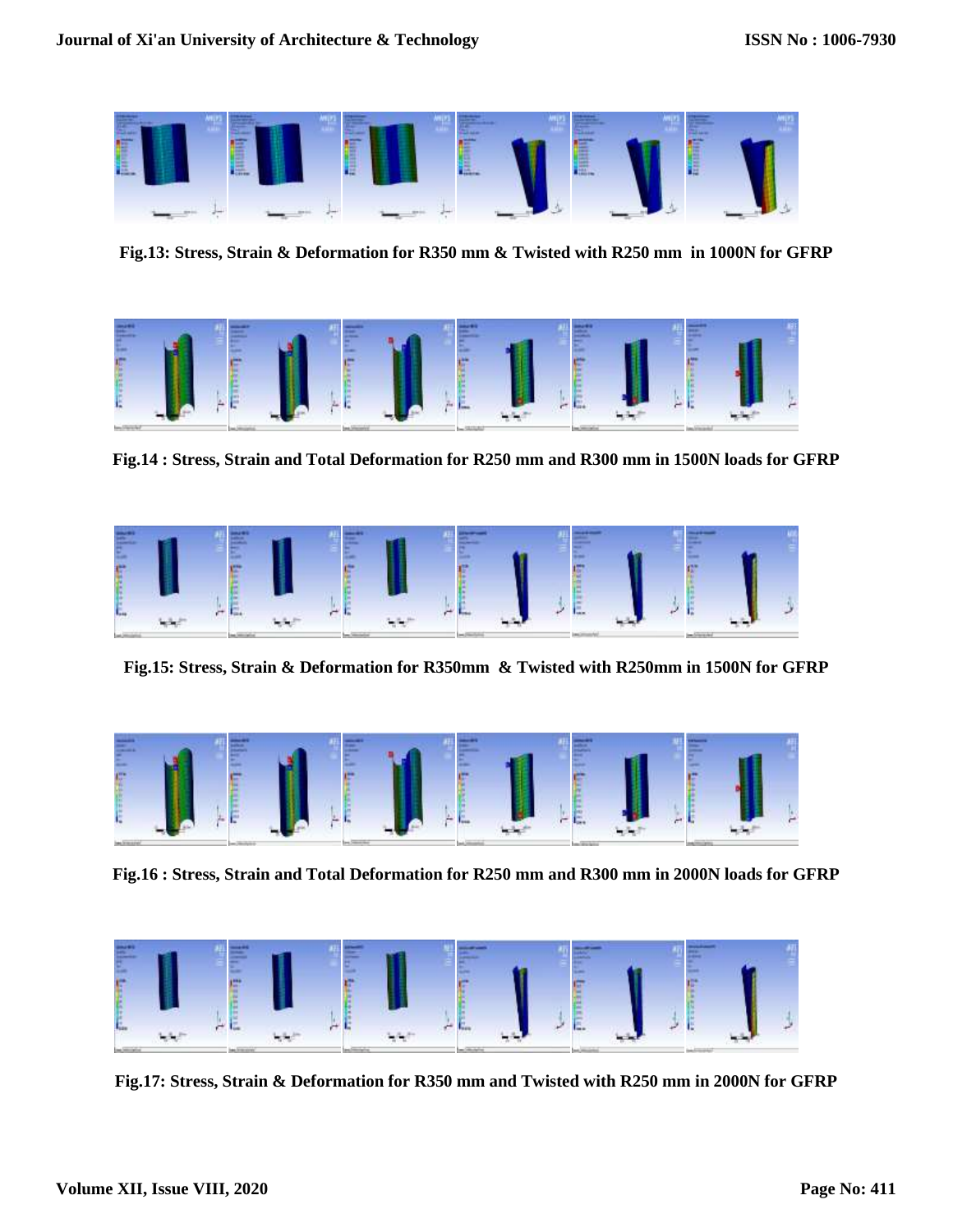| LOAD(N) | <b>SS</b>        | <b>SS R300</b> | <b>SS</b>        | SS             | <b>GFRP</b>      | <b>GFRP</b>      | <b>GFRP</b>      | <b>GFRP</b>    |
|---------|------------------|----------------|------------------|----------------|------------------|------------------|------------------|----------------|
|         | R <sub>250</sub> |                | R <sub>350</sub> | <b>TWISTED</b> | R <sub>250</sub> | R <sub>300</sub> | R <sub>350</sub> | <b>TWISTED</b> |
| 500     | 87.203           | 94.033         | 273.93           | 95.898         | 79.441           | 97.088           | 285.41           | 105.51         |
|         |                  |                |                  |                |                  |                  |                  |                |
| 1000    | 174.41           | 188.07         | 547.85           | 191.8          | 158.88           | 194.18           | 570.82           | 211.02         |
|         |                  |                |                  |                |                  |                  |                  |                |
| 1500    | 261.61           | 282.1          | 821.78           | 287.69         | 238.32           | 291.26           | 856.22           | 316.52         |
|         |                  |                |                  |                |                  |                  |                  |                |
| 2000    | 348.81           | 376.13         | 1095.7           | 383.59         | 317.77           | 388.35           | 1141.6           | 422.03         |
|         |                  |                |                  |                |                  |                  |                  |                |

**Table 2 Load and Stress (MPa)**



**Fig.18 : Load Vs Stress for Steel**



**Fig.19 : Load Vs Stress for GFRP**

| <b>Table 3 Load and Strain</b> |  |  |  |
|--------------------------------|--|--|--|
|--------------------------------|--|--|--|

| LOAD | <b>SS R250</b> | <b>SS R300</b> | <b>SS R350</b> | <b>SS TWISTED</b> | <b>GFRP</b>      | <b>GFRP</b> | GFRP    | <b>GFRP</b> |
|------|----------------|----------------|----------------|-------------------|------------------|-------------|---------|-------------|
| (N)  |                |                |                |                   | R <sub>250</sub> | R300        | R350    | TWISTED     |
| 500  | 0.00045        | 0.00048        | 0.00147        | 0.00049           | 0.01058          | 0.01058     | 0.02445 | 0.00611     |
| 1000 | 0.00090        | 0.00097        | 0.00295        | 0.00099           | 0.02031          | 0.02116     | 0.04891 | 0.01223     |
| 1500 | 0.00135        | 0.00146        | 0.00443        | 0.00149           | 0.03047          | 0.03175     | 0.07335 | 0.01835     |
| 2000 | 0.00181        | 0.00195        | 0.00591        | 0.00198           | 0.04063          | 0.04233     | 0.09780 | 0.02447     |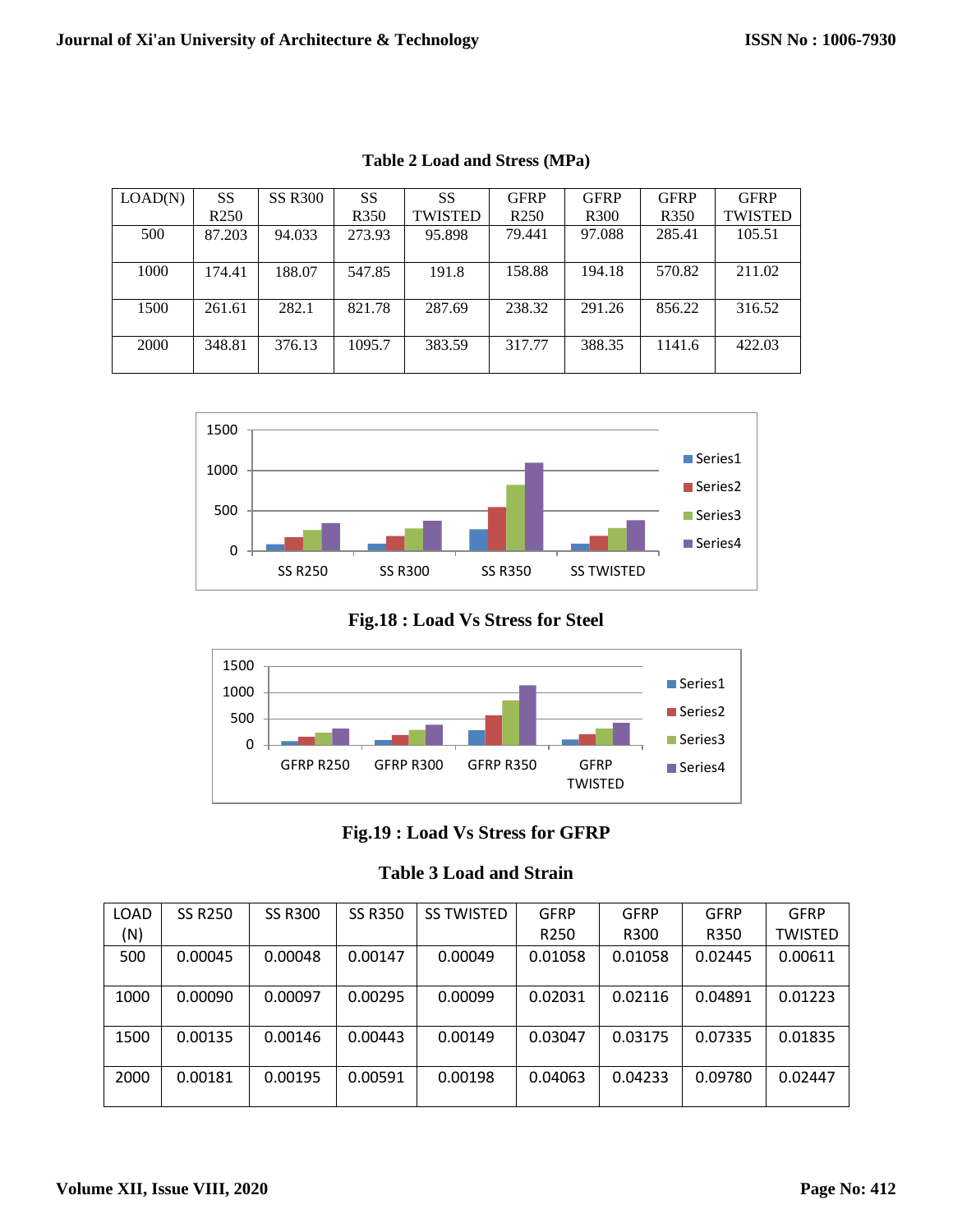

 **Fig.20 : Load Vs Strain for Steel**



**Fig.21 : Load Vs Strain for GFRP**

| LOAD | <b>SS R250</b> | <b>SS R300</b> | <b>SS R350</b> | <b>SS TWISTED</b> | <b>GFRP</b>      | <b>GFRP</b> | <b>GFRP</b> | <b>GFRP</b>    |
|------|----------------|----------------|----------------|-------------------|------------------|-------------|-------------|----------------|
| (N)  |                |                |                |                   | R <sub>250</sub> | R300        | R350        | <b>TWISTED</b> |
| 500  | 35.86          | 21.05          | 23.04          | 37.75             | 593.39           | 262.16      | 259.84      | 433.85         |
| 1000 | 71.735         | 42.11          | 46.08          | 75.50             | 1186.8           | 524.32      | 519.67      | 867.7          |
| 1500 | 107.60         | 63.17          | 69.12          | 113.25            | 1780.2           | 786.48      | 779.51      | 1301.5         |
| 2000 | 143.47         | 84.23          | 92.16          | 151.00            | 2373.6           | 1048.6      | 1039.3      | 1735.4         |

**Table 4 Load and Deformation (mm)**



**Fig.22 : Load Vs Deformation for Steel**



**Fig.23 : Load Vs Deformation for GFRP**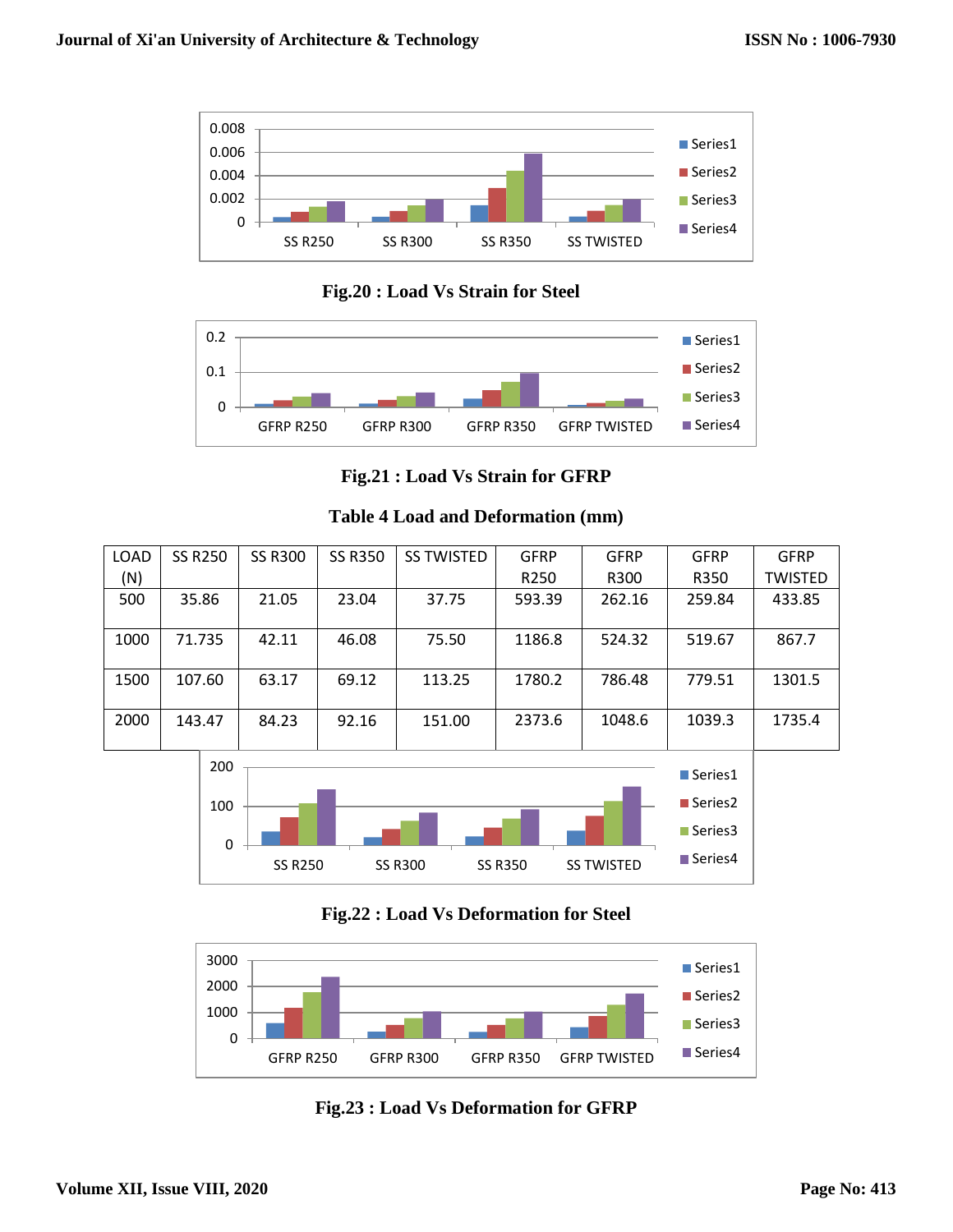#### **MODAL ANALYSIS OF STAINLESS STEEL AND ALUMINUM WIND BLADE**

All the four different shapes of Stainless Steel(SS) and Glass Fiber Reinforced Polymer (GFRP) material blades are analyzed. The results are tabulated and compared with each other.



**Fig.24 : Natural Frequency and Total Deformation for SS R250** 



**Fig.25 : Natural Frequency and Total Deformation for SS R300** 



**Fig.26 : Natural Frequency and Total Deformation for SS R350** 



**Fig.27 : Natural Frequency and Total Deformation for SS Twisted blade**



**Fig.28 : Natural Frequency and Total Deformation for GFRP R250**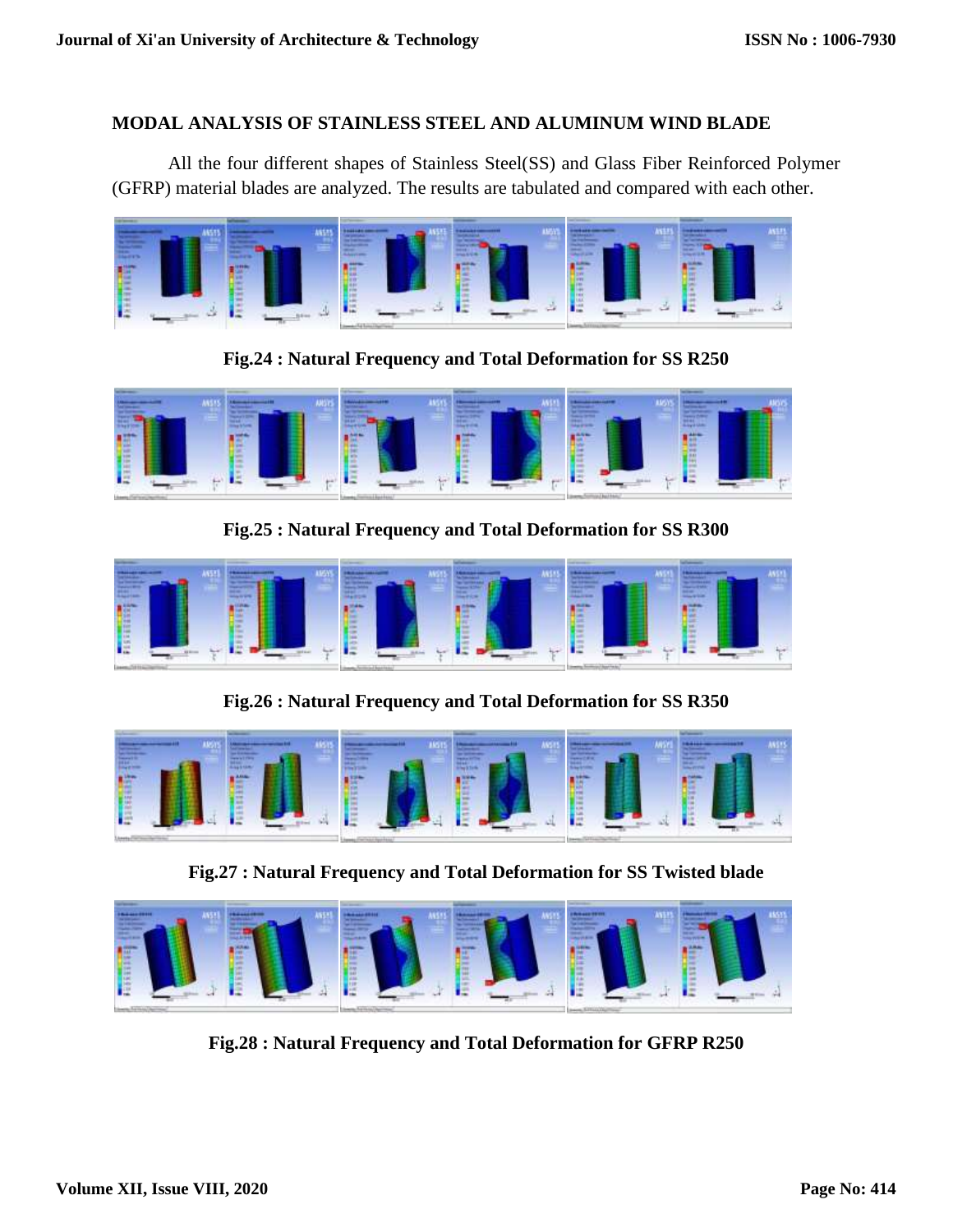|  |  | FU JU JU JU JELINI. |
|--|--|---------------------|
|  |  |                     |

**Fig.29 : Natural Frequency and Total Deformation for GFRP R300** 



**Fig.30 : Natural Frequency and Total Deformation for GFRP R350** 



**Fig.31 : Natural Frequency and Total Deformation for GFRP Twisted blade**

| SL.<br>N <sub>O</sub> | <b>WIND</b><br><b>SPEED</b><br>(m/s) | <b>ANGULAR</b><br><b>SPEED</b><br>(rad/sec) | <b>ROTATIONAL</b><br><b>SPEED</b><br>(RPM) | <b>FORCING</b><br><b>FREQUECY OF</b><br>$ROTOR(Hz) =$<br>(RPM/60) | $P_{\text{max}}$<br>(Watts) | <b>Torque</b><br>$(N-M)$ |
|-----------------------|--------------------------------------|---------------------------------------------|--------------------------------------------|-------------------------------------------------------------------|-----------------------------|--------------------------|
| $\mathbf{1}$          | $\mathbf{1}$                         | $\overline{2}$                              | 19                                         | 0.32                                                              | 0.36                        | 0.18                     |
| $\overline{2}$        | $\overline{2}$                       | 4                                           | 38                                         | 0.64                                                              | 2.90                        | 0.73                     |
| 3                     | 3                                    | 6                                           | 57                                         | 0.96                                                              | 9.80                        | 1.63                     |
| $\overline{4}$        | $\overline{4}$                       | 8                                           | 76                                         | 1.27                                                              | 23.22                       | 2.90                     |
| 5                     | 5                                    | 10                                          | 96                                         | 1.59                                                              | 45.36                       | 4.54                     |
| 6                     | 6                                    | 12                                          | 115                                        | 1.91                                                              | 78.38                       | 6.53                     |
| $\overline{7}$        | $\overline{7}$                       | 14                                          | 134                                        | 2.23                                                              | 124.46                      | 8.89                     |
| 8                     | 8                                    | 16                                          | 153                                        | 2.55                                                              | 185.78                      | 11.61                    |
| 9                     | 9                                    | 18                                          | 172                                        | 2.87                                                              | 264.52                      | 14.70                    |
| 10                    | 10                                   | 20                                          | 191                                        | 3.18                                                              | 362.85                      | 18.14                    |
| 11                    | 11                                   | 22                                          | 210                                        | 3.50                                                              | 482.95                      | 21.95                    |
| 12                    | 12                                   | 24                                          | 229                                        | 3.82                                                              | 627.00                      | 26.13                    |
| 13                    | 13                                   | 26                                          | 248                                        | 4.14                                                              | 797.18                      | 30.66                    |
| 14                    | 14                                   | 28                                          | 267                                        | 4.46                                                              | 995.66                      | 35.56                    |
| 15                    | 15                                   | 30                                          | 287                                        | 4.78                                                              | 1224.62                     | 40.82                    |

# **Table 5 POWER AND FORCING FREQUENCY FOR VARIOUS WIND SPEEDS**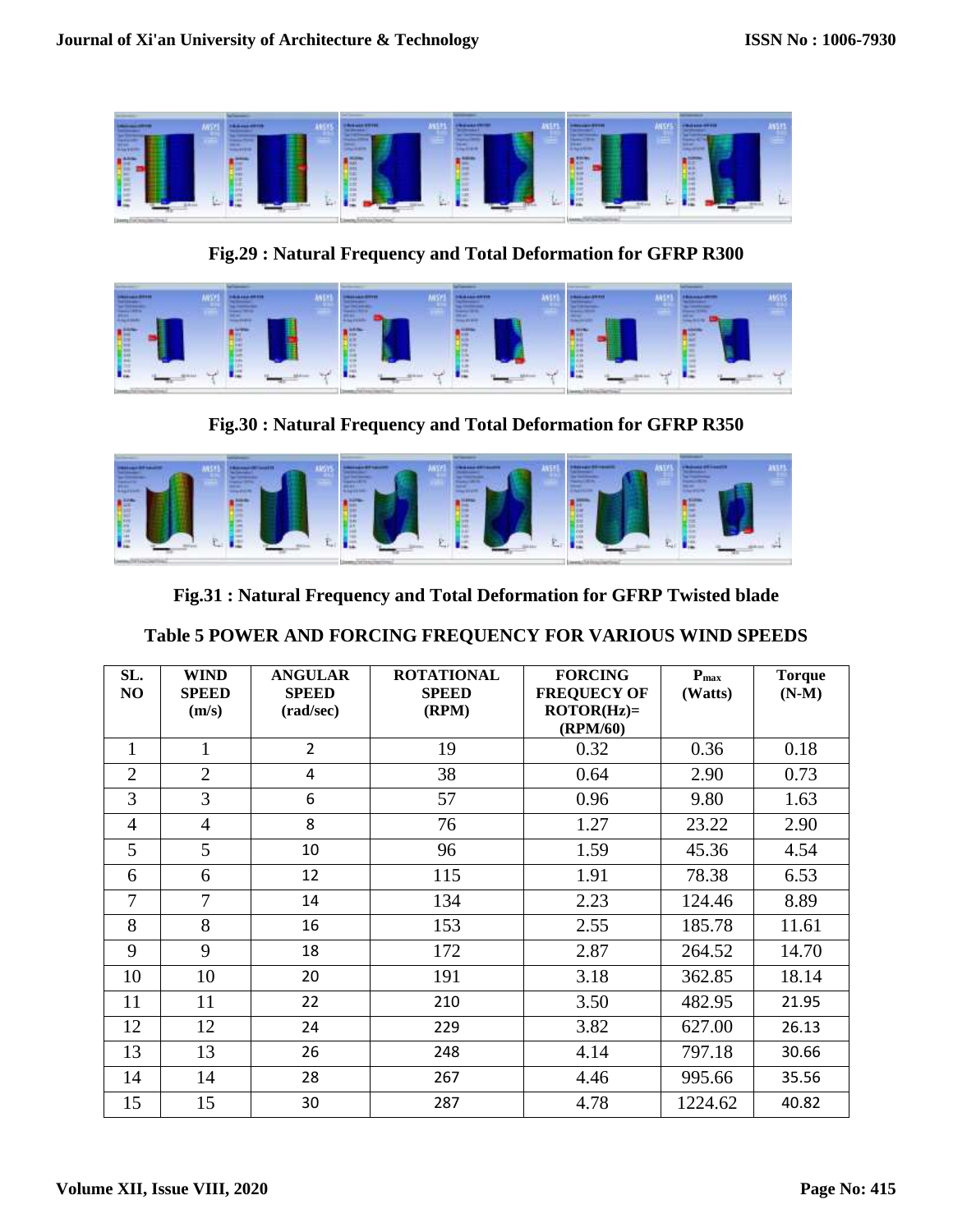| <b>MODE</b>    | <b>SS R250</b> |           | <b>SS R300</b> |           | <b>SS R350</b> |                      | <b>SS-TWISTED</b><br><b>BLADE</b> |                      |
|----------------|----------------|-----------|----------------|-----------|----------------|----------------------|-----------------------------------|----------------------|
|                | FREQ.(Hz)      | DEFOR(mm) | FREQ.<br>(Hz)  | DEFOR(mm) | FREQ.<br>(Hz)  | <b>DEFOR</b><br>(mm) | FREQ.<br>(Hz)                     | <b>DEFOR</b><br>(mm) |
| 1<br>л.        | 5.0344         | 13.33     | 7.933          | 16.508    | 8.886          | 17.322               | 0.002                             | 7.793                |
| $\overline{2}$ | 5.0536         | 13.352    | 8.1265         | 16.605    | 8.9772         | 17.375               | 5.1779                            | 10.358               |
| 3              | 8.4563         | 18.847    | 12.88          | 25.471    | 14.064         | 27.146               | 7.8308                            | 17.219               |
| 4              | 8.4812         | 18.877    | 13.067         | 25.668    | 14.178         | 27.254               | 8.8773                            | 18.169               |
| 5              | 16.044         | 16.295    | 34.773         | 18.732    | 42.989         | 19.132               | 11.003                            | 12.823               |
| 6              | 16.103         | 16.292    | 35.609         | 18.815    | 43.594         | 19.189               | 16.493                            | 15.831               |

#### **Table 6 NATURAL FREQUENCY AND DEFORMATION OF STAINLESS STEEL**

**Table 7 NATURAL FREQUENCY AND DEFORMATION OF GFRP**

|                | GFRP R250 |              | GFRP R300 |              | GFRP R350 |              | <b>GFRP TWISTED</b> |              |
|----------------|-----------|--------------|-----------|--------------|-----------|--------------|---------------------|--------------|
|                |           |              |           |              |           |              | <b>BLADE</b>        |              |
| <b>MODE</b>    | FREQ.     | <b>DEFOR</b> | FREQ.     | <b>DEFOR</b> | FREQ.     | <b>DEFOR</b> | FREQ.               | <b>DEFOR</b> |
|                | 2.3844    | 24.542       | 4.4       | 30.765       | 5.4298    | 32.522       | 0.001               | 15.34        |
| $\overline{2}$ | 2.3943    | 24.575       | 4.5241    | 30.954       | 5.6016    | 32.749       | 3.1573              | 26.661       |
| 3              | 3.9803    | 37.073       | 6.4748    | 49.533       | 7.5122    | 52.973       | 4.067               | 33.279       |
| 4              | 3.9893    | 37.114       | 6.5964    | 49.884       | 7.683     | 53.387       | 5.0055              | 33.369       |
|                | 9.6076    | 33.302       | 23.993    | 38.451       | 31.818    | 39.32        | 5.3983              | 28.856       |
| 6              | 9.6309    | 33.296       | 24.177    | 62.693       | 32.074    | 63.611       | 8.4013              | 45.523       |

## **CONCLUSION**

The results taken from static structural analysis for Stainless Steel and GFRP blade to evaluate displacement, stress and strain are good and it shows that GFRP is better choice to fabricate wind turbine blades when compared with Stainless Steel material. We can reduce  $1/4<sup>th</sup>$ of weight and 50% of cost by GFRP material when compared to Steel. The maximum stress of 1095.7 MPa and strain of 0.00591 is realized in SS R350 blades at 2000N loads. On the other hand the maximum stress of 1142MPa and stain of 0.09 is realized in GFRP R350 blades at 2000N loads.

In modal analysis, the natural frequencies of four different wind blades made of stainless steel and GFRP at different wind speed are compared with forcing frequency of table 5 and no natural frequencies of Stainless Steel match with forcing frequencies. So failure of structure will not occur in Stainless Steel.